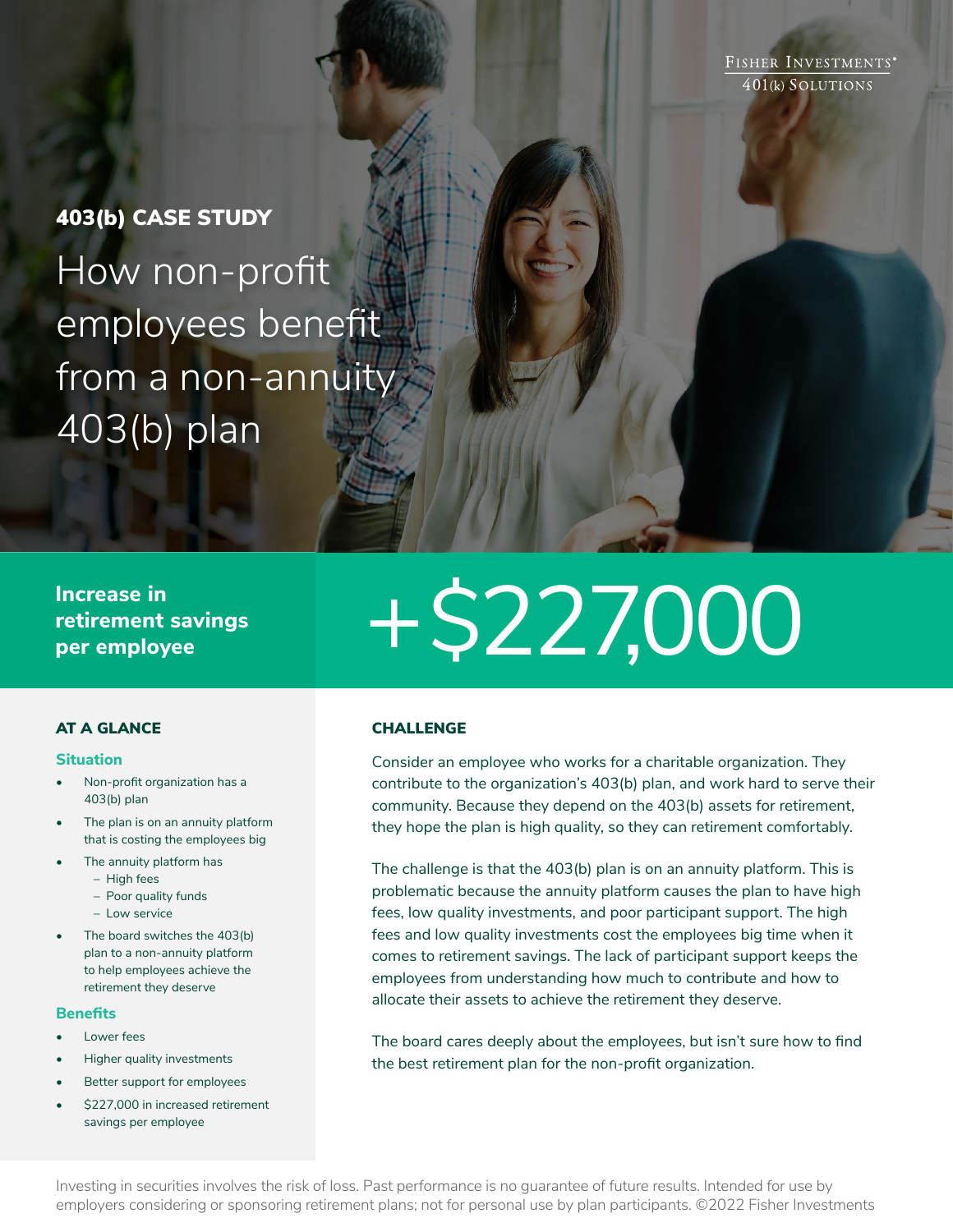#### **OBJECTIVE**

The board prides itself in taking good care of the employees, and wants to provide a retirement plan that allows the employees to afford the retirement they deserve. Ideally they are looking for a retirement program that has:

- Reasonable fees
- High quality investments
- Services to help employees get on track for retirement.

#### **SOLUTION**

The board consults with an advisor who specializes in non-profit retirement plans, and learns that their current 403(b) plan is on an annuity platform that is costing their employees big time. The existing plan has:

- **High fees:** The funds are annuity-based, which have higher fees than regular mutual funds. The funds also have extra fees, since their broker receives commission on the funds
- **Low quality investments:** The prior broker recommended the annuity funds that provide him the most commission, rather than the funds that are best for the plan
- **Poor Participant Support:** The broker does not specialize in retirement plans, so doesn't have the expertise or resources to provide education or service to support the plan participants

The specialized advisor helps the board switch their 403(b) to a non-annuity platform that offers:

- Reasonable fees
- High quality investments
- Robust participant education





**\$227,000**

**increase in retirement saving per employee**

**increase in 60%**

**investment quality** 



# RESULTS

- Lower 403(b) Plan Costs The board reduces the fund fees by ~20% by switching to a non-annuity platform
- Higher Quality Investments By switching to a non-annuity platform (and to a specialized advisor) the board increases the investment quality in the plan by ~60%

#### • Better Employee Support

The new advisor provides robust participant education services, so the employees understand how much to contribute and how to allocate their assets property to meet their retirement goals. This increases annual plan contributions by ~15% (based on Fisher actual data.)

### Peace of Mind

The board can rest assured knowing they are helping their valued employees achieve the retirement they deserve